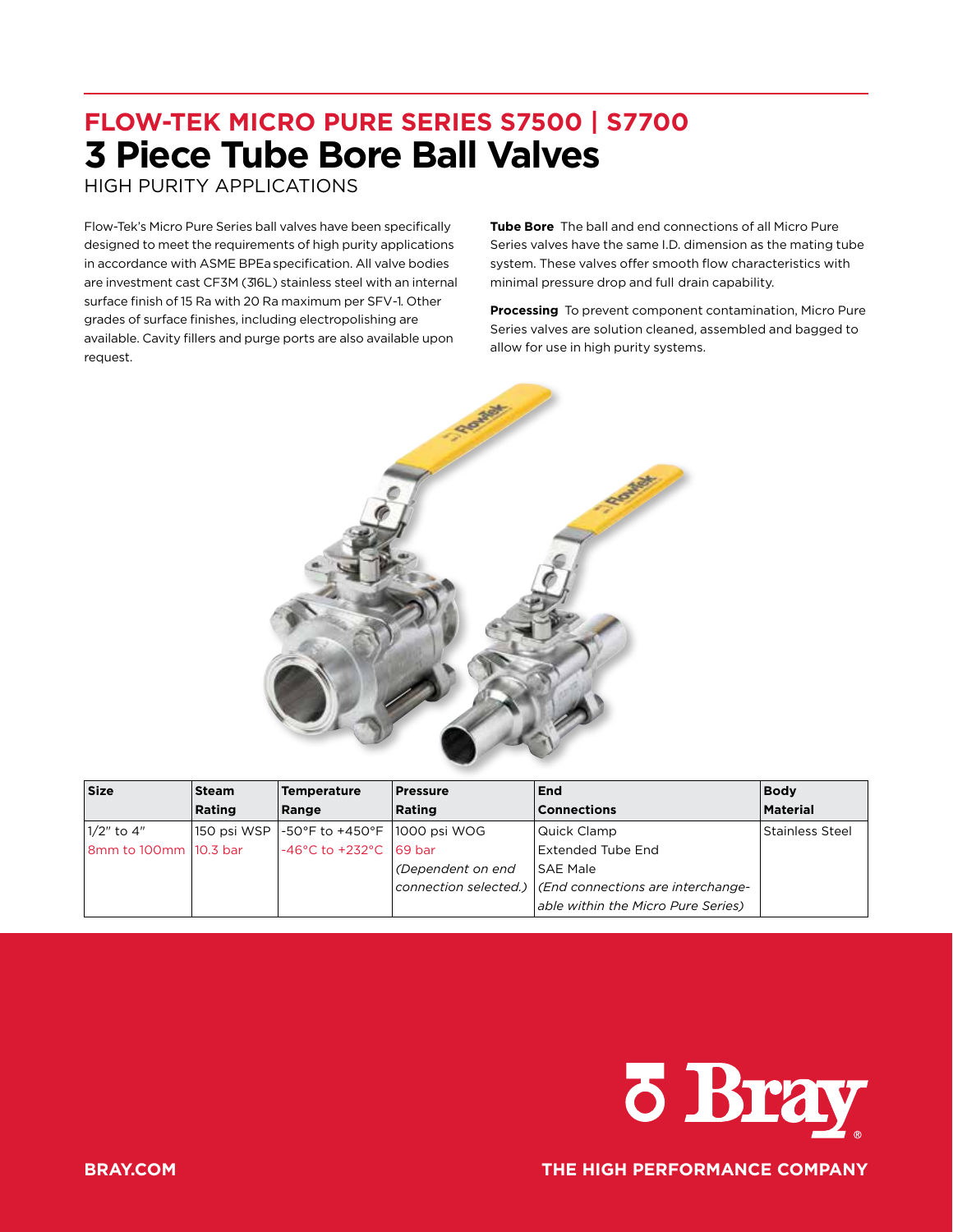# **FEATURES AND BENEFITS**



#### BALL

Flow-Tek balls are precision machined and mirror finished for bubble-tight shut off and reduced operating torque.

#### SEAT

Flow-Tek's unique seat design ensures bidirectional sealing while providing the lowest possible torque.

#### SEAT SELECTION

Optional seat materials, such as TFM 1600, are available to meet most applications, with the standard seat being Virgin PTFE. Optional seat designs, such as Cavity Fillers, are also available upon request.

#### **BODY**

1 ⁄2"– 4" valve bodies are investment cast stainless steel and all bodies are solution annealed for the highest quality and added strength. All body castings are marked with a foundry heat number for full traceability. The three piece body design offers many advantages, including installation flexibility, elimination of the need of flanges, and ease of in line or out of line servicing.

#### BODY HINGES

Two heavy duty body bolt hinges, throughout the entire size range, provide positive alignment of body to end connection during in-line servicing.

#### END CONNECTIONS

The Micro Pure Series features two standard interchangeable end connections; Quick Clamps for ease of installation and Extended Tube Ends for weld-in-place service.

#### SECURE MOUNT

A unique standard feature is an integrally cast top flange that ensures positive actuator mounting. Flow-Tek's Secure Mount eliminates unwanted actuator movement during high cycle or continuous duty applications. Actuation equipment can be easily and safely removed while the valve is under full line pressure. The Secure Mount through 2" valve sizes is in compliance with ISO 5211 bolting pattern standards.

#### HANDLES

1 ⁄2"– 2" manually operated valves feature as standard a Safety Trigger to prevent accidental movement of the valve handle. The trigger locks the handle in the open or closed position. The handle lock can be overridden, if needed, with a small bolt through the handle in the release position. An oval handle is also available as an option.

#### PADLOCK

A padlock can be added to secure the handle in position, preventing unwanted access. Available as standard on all valve sizes.

# **SMART STEM ASSEMBLIES**

Flow-Tek manufactures heavy duty, high quality stems. All Flow-Tek stems are internal entry and blowout proof for maximum safety. Micro Pure Series valves feature strong, large diameter stems with live-loaded, self-adjusting primary and secondary sealing. Utilizing Belleville washers, the stem seal automatically adjusts to compensate for changes in temperature and normal wear. The assembly is secured by a saddle-type lock washer, preventing unthreading of stem nuts in high cycle automation applications.



#### STEM SEALS

The Thrust Washer provides the primary seal while the live loaded Stem Packing creates a multiple secondary seal between the stem and body. The stem packing is also composed of PTFE providing high purity protection and high cycle life. This dual stem seal arrangement is a Flow-Tek exclusive.

#### DOUBLE LOCK NUT DESIGN

Standard on the Micro Pure Series, the double lock nuts with tab lock washer allow handles to be easily and safely removed while the valve is under full line pressure.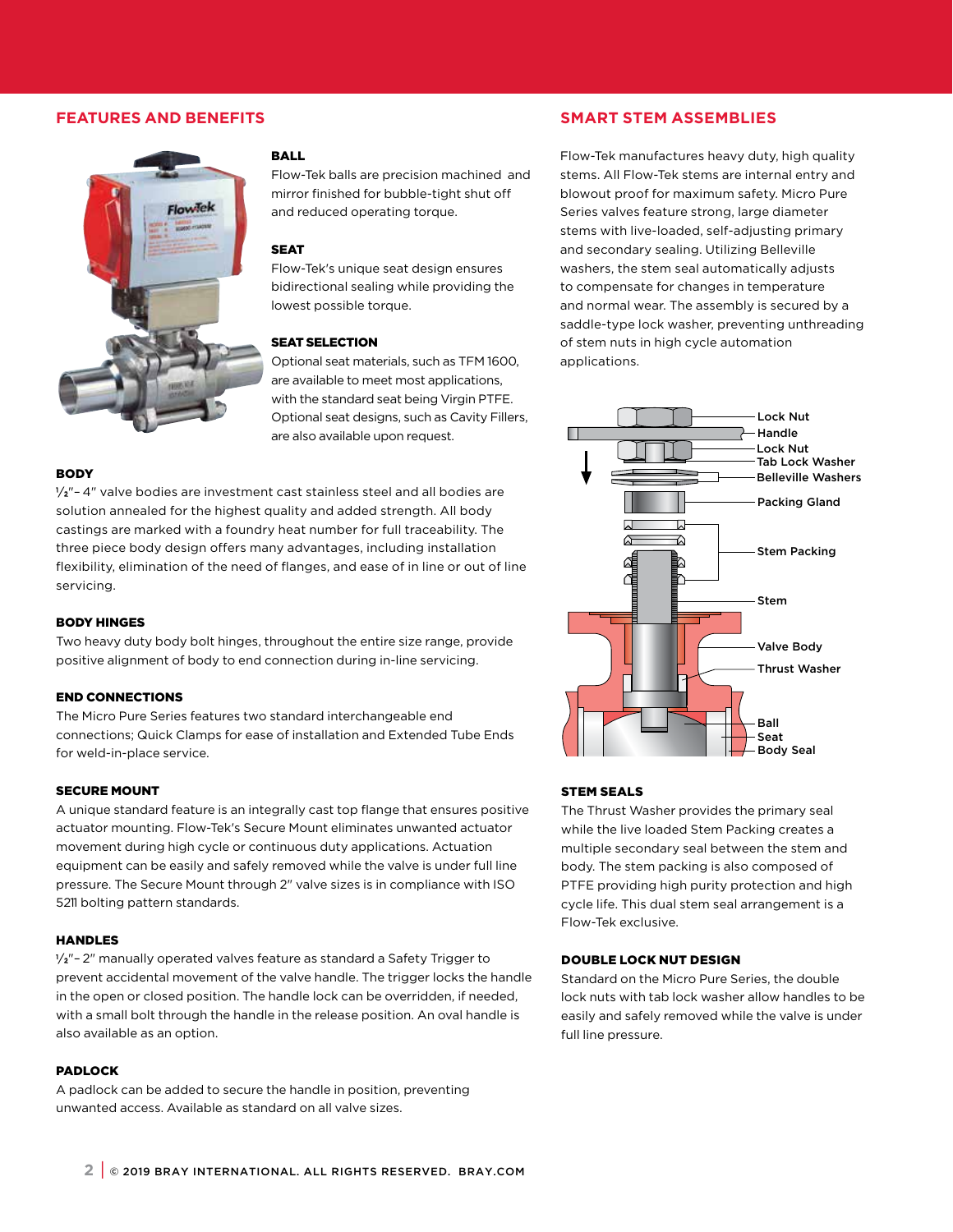# **o Bray**

# **SPECIFICATIONS**

#### **Valve Sizes 1 ⁄2" through 4"**

Valve designs are in accordance with ASME BPEa High Purity Valves.

Valve bodies and end connections are high quality investment cast and solution annealed. Body shell wall thickness complies with ASME B16.34.

BPEa compliant with <3% ferrite and .005 to .017 sulfur content in the extended tube ends for orbital welding.

Valve stems are blow-out proof for maximum safety and comply with ASME B16.34.

All standard materials of construction comply with FDA requirements and all soft goods meet USP Class VI standards.

# **PRESSURE RATINGS**

# **PRESSURE/TEMPERATURE**



### **INTERNAL SURFACE FINISHES**

| BPE<br><b>Designation</b> | Ra<br>Average                           | Ra<br>Max |
|---------------------------|-----------------------------------------|-----------|
| SFV1*                     | Mechanical Polished<br>15               | 20        |
| SFV4                      | Mechanical and<br>Electropolished<br>10 | 15        |

\*Flow-Tek standard

Flow-Tek offers the seat/body seal, thrust washers, and soft material stem packing as recommended spare parts. These parts are available as a packaged repair kit.

# **COMPONENTS & MATERIALS**



| Item  | <b>Name</b>                     | <b>Material</b>                | Qty.           |
|-------|---------------------------------|--------------------------------|----------------|
| 1     | Body                            | ASTM A351 Gr CF3M <sup>+</sup> | 1              |
| 2     | End Cap                         | ASTM A351 Gr CF3M <sup>+</sup> | 2              |
| 3     | Ball                            | ASTM A351 Gr CF3M <sup>+</sup> | 1              |
| 4 & 6 | Seat/Cavity Filler & Body Seal* | <b>PTFE</b>                    | $\overline{2}$ |
| 5     | <b>Stem</b>                     | ASTM A479 Type316              | $\mathbf{1}$   |
| 7     | Spring Washer                   | SS304                          | $4**$          |
| 8     | Body Nut                        | SS304                          | $4**$          |
| 9     | Body Bolt                       | SS304                          | $4**$          |
| 12    | Thrust Washer                   | <b>PTFE</b>                    | 1              |
| 14    | <b>Stem Packing</b>             | <b>PTFE</b>                    | 3              |
| 15    | Packing Gland                   | SS304                          | 1              |
| 18    | Belleville Washer               | SS301                          | 2              |
| 19    | Tab Lock Washer                 | SS304                          | 1              |
| 23    | <b>Travel Stop Set Sleeve</b>   | SS304                          | 1              |
| 24    | <b>Travel Stop Bolt</b>         | SS304                          | 1              |
| 25    | Handle                          | SS304                          | 1              |
| 26    | Lock Nut                        | SS304                          | 2              |
| 28    | Handle Sleeve                   | Vinyl                          | 1              |
| 29    | <b>Locking Device</b>           | SS304                          | 1              |

†Sizes 2 <sup>1</sup> ⁄2, 3 and 4" are ASTM A351 Gr CF8M.

\*Standard valve has a seat and body seal. Cavity Filler and Body Seal are optional.

\*\*Quantity is 6 for 3" and 4" valves.